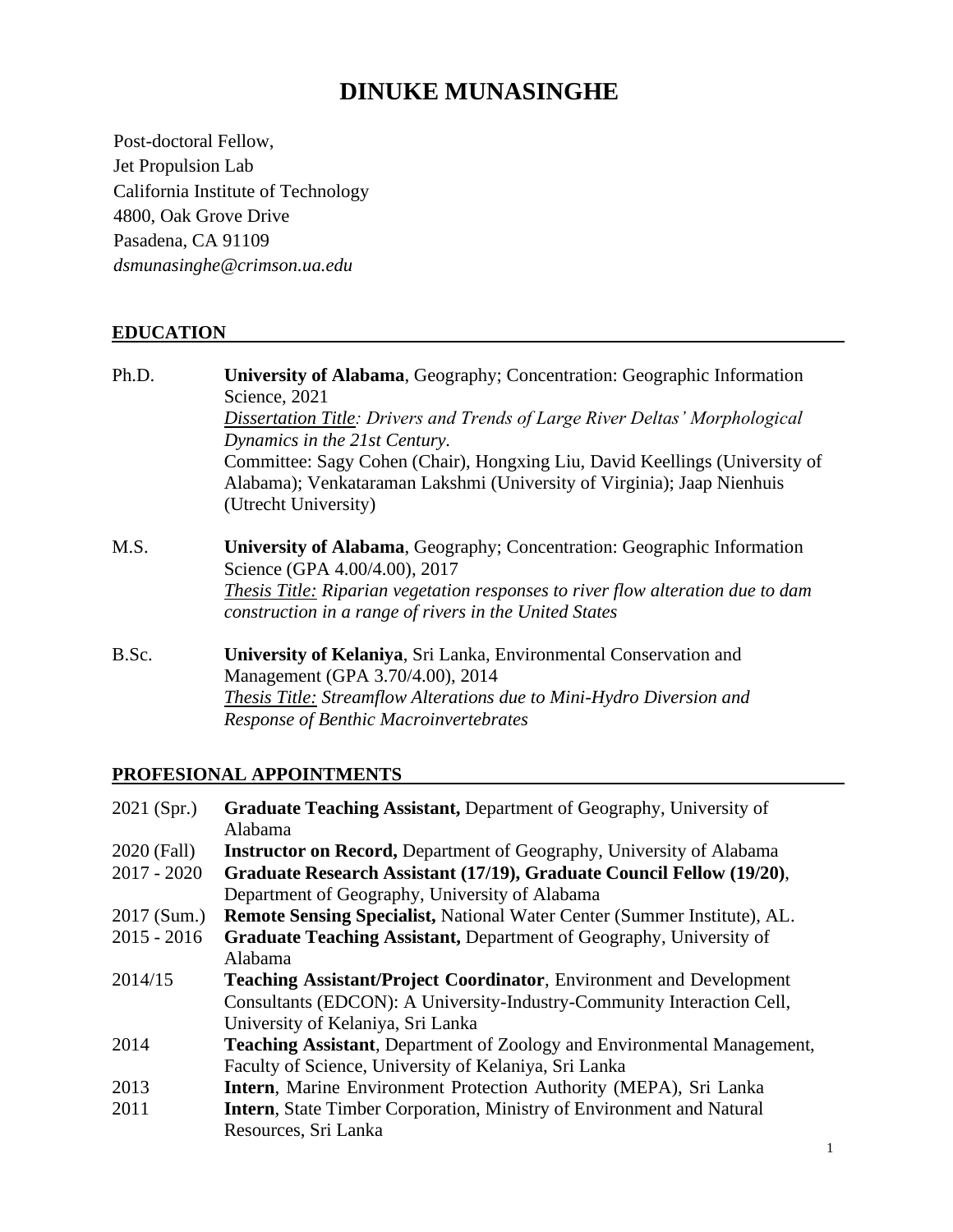# **RESEARCH INTERESTS AND EXPERIENCE**

- Riverine Sediment Transport
- River Deltas
- Hydrological Modeling
- Remote Sensing
- Flood Inundation Mapping
- Environmental Flow (E-flow) Variation and Regulation
- 2020 **-** Evaluating the effect of Channel Geometry on National Water Model Streamflow Predictions (combination of Remote Sensing, NWM retrospective runs and ArcPybased GIS Statistics)
- 2020 A Lead Developer of [WaterServ,](http://waterserv.ua.edu/) a cyberinfrastructure framework, used to collect, visualize, analyze and disseminate hydrological information
- 2017- Remote Sensing Analysis of morphological change of 44 large global River Deltas (Google Earth Engine) and temporal sediment flux/discharge modeling of feeder rivers (WBMsed; Global scale flux model).
- 2017 (Sum.) Field Sampling of Suspended Sediment in Mobile Bay, AL, and setting up mass flux samplers in Alabama/Tombigbee Rivers (~2 weeks; several field campaigns). Remote Sensing Algorithm testing for Sediment in Mobile bay.
- 2016 A Lead Developer of the [United States Flood Inundation Map Repository](https://sdml.ua.edu/usfimr/) Duties: Flood extent/depth mapping using satellite imagery.
- 2015-2017 Use of a stochastic hydrological modeling framework in conjunction with Satellite Remote Sensing to evaluate the spatial and temporal response of riparian vegetation to altered flow regimes below 16 river dams in the USA.
- 2012/13 Field Sampling and lab analysis (7 months) of benthic macroinvertebrates, and application of HEC-HMS (hydrological model) to determine spatial and temporal variability of streamflow at a weir site due to the construction of a mini-hydro power plant on a river in Sri Lanka.
- 2013 Field Sampling and lab analysis of water quality parameters (physical, chemical and biological) in selected coastal regions and lagoons Sri Lanka as part of routine quality inspections of the Marine Environmental Protection Authority, Sri Lanka.

# **TECHNICAL SKILLS**

Hydrological Modeling Environments: **WBMsed (located on UA HPC), HEC-HMS**

Processing and Analysis of Satellite Data: **Google Earth Engine, ERDAS Imagine**

Analysis of Geospatial Data: **ArcMap, ArcGIS Pro, QGIS**

Statistical Packages: **Minitab**, **SPSS**

Programming Languages: **Python (Including ArcPy: GIS programing), JavaScript, R, Bash**

Image Editing and Motion Pictures: **Adobe Photoshop CS, Adobe Premiere Pro**

Web Designing: **WordPress, Google Sites**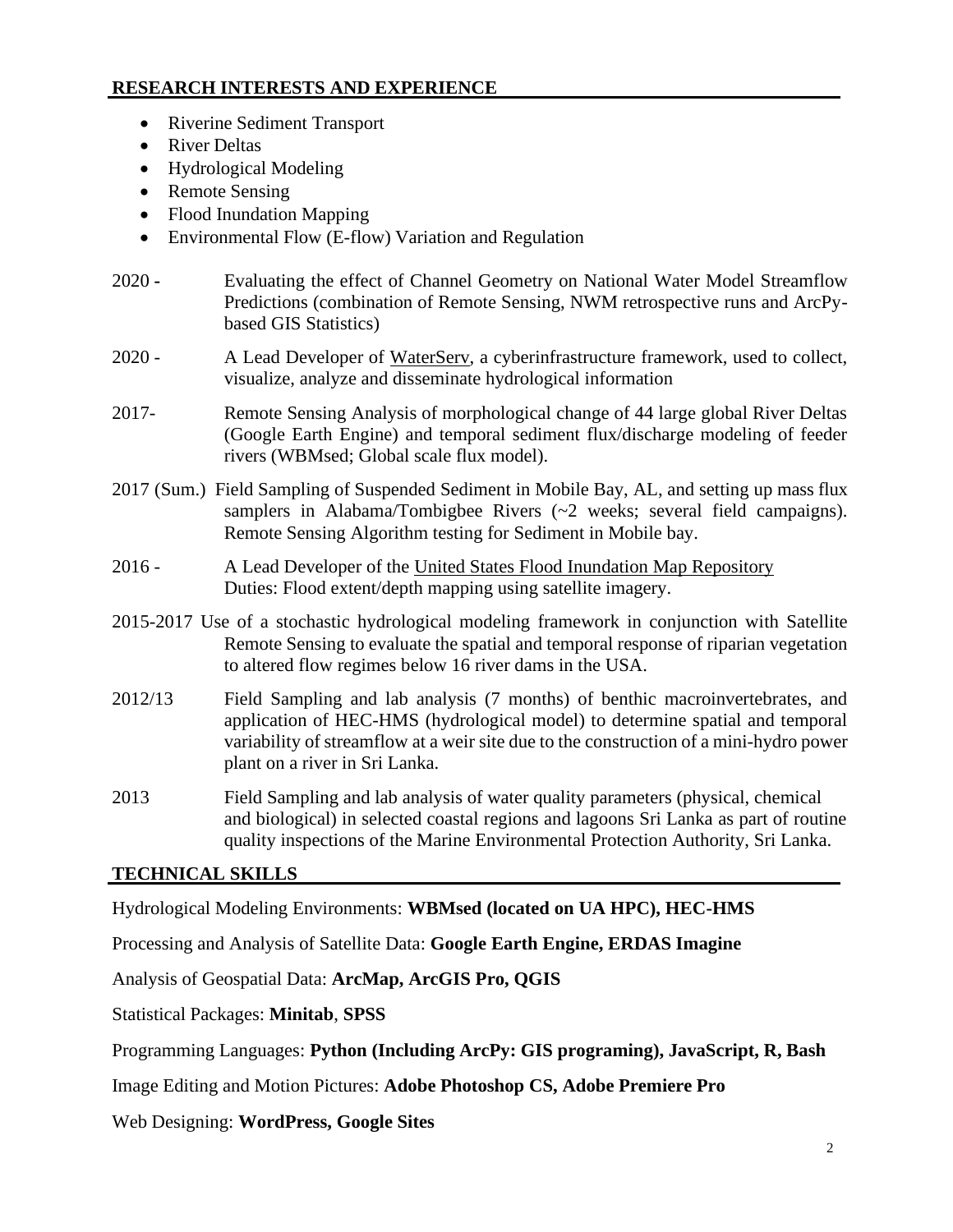# **GRANTS, FELLOWSHIPS AND AWARDS**

| 2021 Aug- | Post-doctoral Fellowship, Jet Propulsion Lab, Pasadena, CA. (Adviser: Dr.<br>Renato Frasson)                                                                                                                                                                                                                                                                                                                                           |
|-----------|----------------------------------------------------------------------------------------------------------------------------------------------------------------------------------------------------------------------------------------------------------------------------------------------------------------------------------------------------------------------------------------------------------------------------------------|
| 2021      | Post-doctoral Fellowship (Declined), Department of Geology and Environmental<br>Science, University of Pittsburgh (Adviser: Dr. John Gardner)                                                                                                                                                                                                                                                                                          |
| 2020      | COMET Outreach Program - Office of Water Prediction (OWP)/National Water<br>Center (NWC) Partners Project (2020/21) - Quantifying the Impact of Improved<br>Channel Geometry and NWM Streamflow and Flood Inundation Predictions -<br>\$15,000 (PI: Dr. Sagy Cohen, University of Alabama; Collaborators: D.<br>Munasinghe, N. Moragoda and A. Raney (University of Alabama), J Halgren, D.<br>Kim (National Water Center, Tuscaloosa) |
| 2020      | US EPA P3 Student Sustainability Program - Phase 2, 2020-22, Modeling Straight<br>Pipe Prevalence in Rural Alabama - Phase 2; \$75,000; (PI: Dr. Mark Elliott, UA;<br>co-PIs S. Cohen, UA and A. Greer, Oregon Institute of Technology) (proposal<br>contributor/member on project)                                                                                                                                                    |
| 2019      | Graduate Council Fellowship Recipient, University of Alabama (2019/20);<br>\$50,977                                                                                                                                                                                                                                                                                                                                                    |
| 2018      | US EPA P3 Student Sustainability Program - Phase 1, 2018-19, Modeling Straight<br>Pipe Prevalence in Rural Alabama; \$15,000; (PI: Dr. Mark Elliott, UA) (proposal<br>contributor/member on project)                                                                                                                                                                                                                                   |
| 2018      | Alabama EPSCoR GRSP (Graduate Research Scholars Program) Fellowship<br>$(2018/19);$ \$25,000                                                                                                                                                                                                                                                                                                                                           |
| 2018      | Council Fellowship Recipient of the American Geographical Association                                                                                                                                                                                                                                                                                                                                                                  |
| 2017      | Awards for the Most Outstanding Research by a Master's Student of the<br>Department of Geography, College of Arts and Sciences and the University of<br>Alabama (3).                                                                                                                                                                                                                                                                   |
| 2017      | Chairperson's Award, Department of Geography, University of Alabama                                                                                                                                                                                                                                                                                                                                                                    |
| 2017      | NSF Research/Travel award for the UCGIS Summer School: Collaborative<br>Problem Solving with CyberGIS and Geospatial Data Science, National Center for<br>Supercomputing Applications, University of Illinois at Urbana-Champaign, IL                                                                                                                                                                                                  |
| 2017      | Member of winning team of "Collaborative Problem Solving with CyberGIS and<br>Geospatial Data Science" poster competition at the UCGIS symposium in<br>Washington D.C                                                                                                                                                                                                                                                                  |
| 2017      | CUAHSI Travel Award for the Sensor Network Bootcamp in an Urban<br>Environment, University of Michigan, MI                                                                                                                                                                                                                                                                                                                             |
| 2017      | Member of the winning team of "Campus Water Matters" challenge of the SEC<br>academic conference, Mississippi State University, MS                                                                                                                                                                                                                                                                                                     |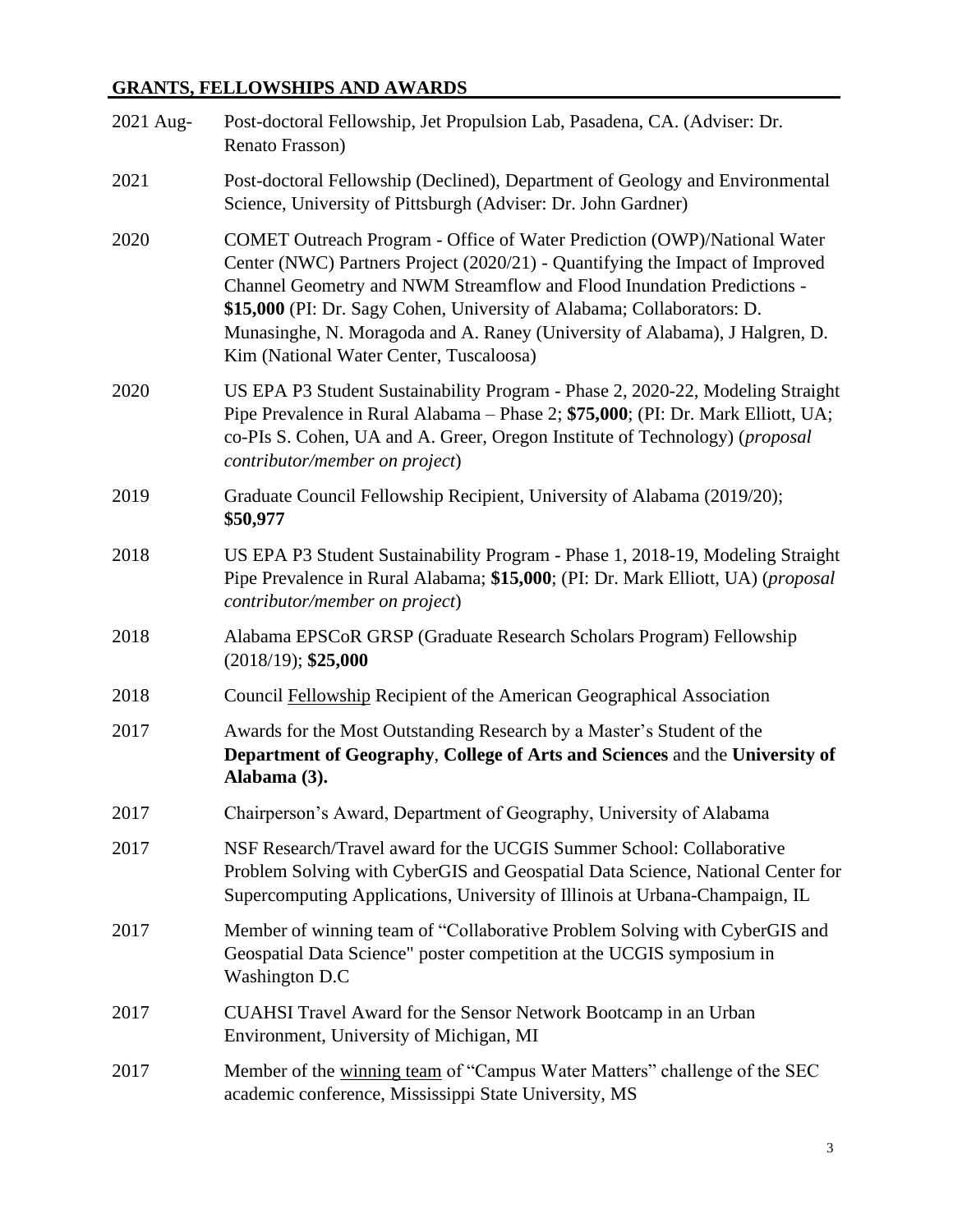| 2016          | CUAHSI/NWS/NSF Research Award for the National Water Center Innovators'<br>Program (4 weeks of research), NOAA National Water Center, Tuscaloosa, AL                                         |
|---------------|----------------------------------------------------------------------------------------------------------------------------------------------------------------------------------------------|
| 2016          | CUAHSI Travel Award for the 2016 CUAHSI Biennial Symposium,<br>Shepherdstown, WV                                                                                                             |
| $2016 - 2020$ | Graduate School (2016-2020), College of Arts and Sciences (2016), College of<br>Engineering (2018), and Department of Geography (2016-2020) Research/Travel<br>Awards (Total $\sim$ \$5500). |
| 2015          | Best Oral presentation for "Ecological Impact of Stream Regulation using Benthic<br>Macroinvertebrates as Indicators" at the 4th Young Scientists Forum (YSF),<br>Colombo, Sri Lanka         |

# **PUBLICATIONS**

# *Journal Papers*

**Munasinghe, D.S.N.,** Cohen, S., and K. Gadiraju (2021). A Review of Satellite Remote Sensing Techniques of River Delta Morphology Change. *Remote Sensing in Earth System Sciences.* DOI: https://doi.org/10.1007/s41976-021-00044-3

**Munasinghe, D.S.N.,** Najim, M.M.M., Quadroni, S., and M.M. Musthafa (2021). Impacts of streamflow alteration on benthic macroinvertebrates by mini‑hydro diversion in Sri Lanka. *Scientific Reports.* DOI: <https://doi.org/10.1038/s41598-020-79576-5>

Peter, B., Cohen, S., Lucey, R., **Munasinghe, D.,** Raney, A., and G. Brakenridge (2020). "Google Earth Engine Implementation of the Floodwater Depth Estimation Tool (FwDET-GEE) for Rapid and Large Scale Flood Analysis". *IEEE Geoscience and Remote Sensing Letters.* DOI: <https://doi.org/10.1109/lgrs.2020.3031190>

Cohen, S., Raney, A., **Munasinghe D.,** Loftis, D., Molthan, A., Bell, J., Rogers, L., Galantowicz, J., Brakenridge, G.R., Kettner, A., Huang, Y., and Y. Tsang (2019). The Floodwater Depth Estimation Tool (FwDET v2.0) for Improved Remote Sensing Analysis of Coastal Flooding. *Natural Hazards and Earth System Sciences*, 19(9), 2053-2065. DOI: <https://doi.org/10.5194/nhess-19-2053-2019>

Johnson, M., **Munasinghe, D.S.N.,** Eyelade, D., and S. Cohen (2019). An Integrated Evaluation of the National Water Model (NWM) Height Above Nearest Drainage (HAND) Flood Mapping Methodology. *Natural Hazards and Earth System Sciences,* 19(11), 2405-2420. DOI: <https://doi.org/10.5194/nhess-19-2405-2019>

**Munasinghe, D.S.N.,** Zhang, J., Huang, Y., Fang, N., Cohen, S., and Y. Tsang (2018). Intercomparison of Satellite Remote Sensing- Based Flood Inundation Mapping Techniques. *Journal of the American Water Resources Association*, 54(4), 834-846. DOI: <https://doi.org/10.1111/1752-1688.12626>

Cohen, S., Brakenridge, G.R., Kettner, A., Bates, B., Nelson, J., McDonald, R., Huang, Y, **Munasinghe, D.,** and J. Zhang (2018). Estimating Floodwater Depths from Flood Inundation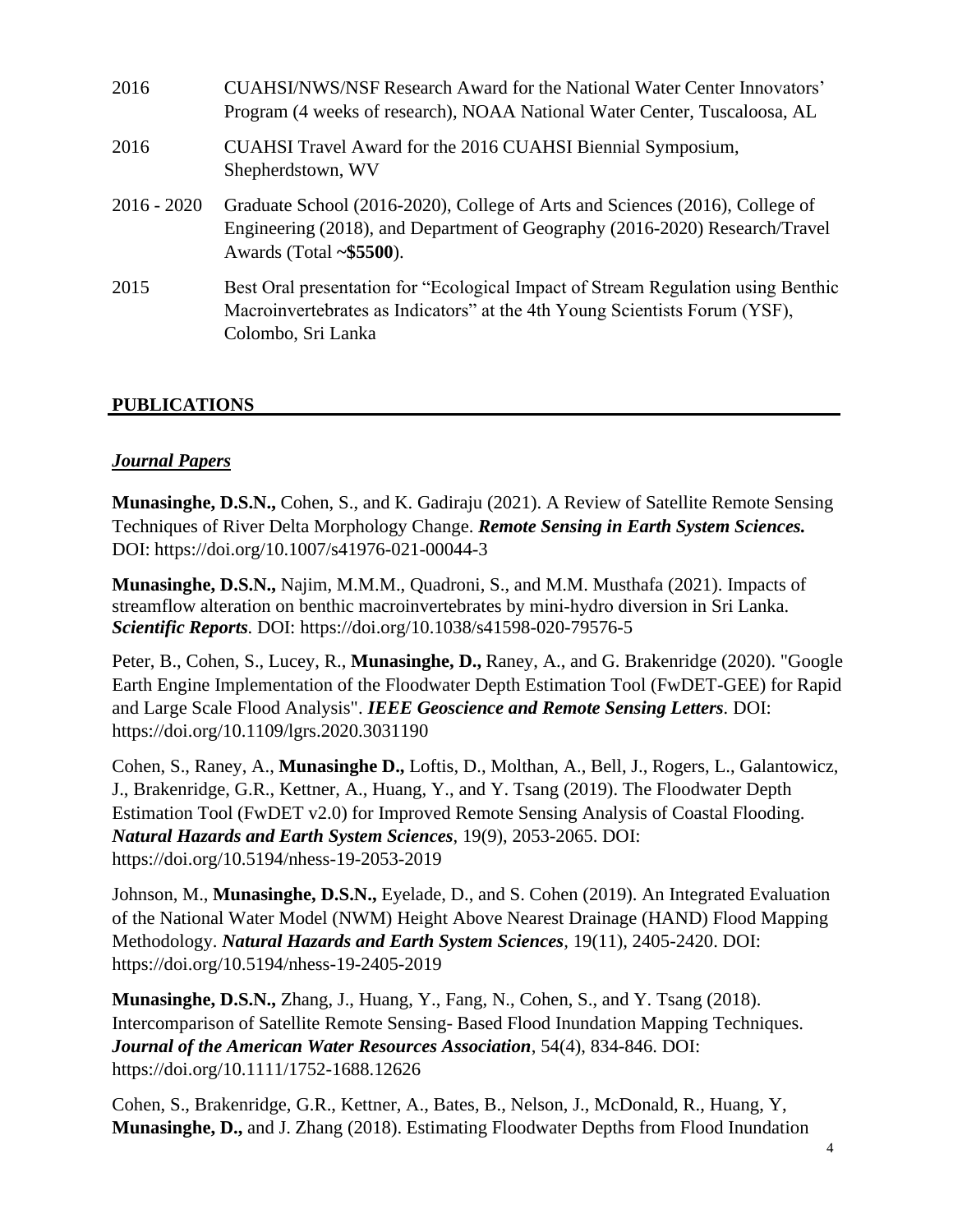Maps and Topography. *Journal of the American Water Resources Association*, 54(4), 847-858. DOI:<https://doi.org/10.1111/1752-1688.12609> (Top 20 most downloaded for the journal in 2017/18)

Zhang, J., Huang, Y., **Munasinghe, D.S.N.,** Fang, N., Tsang. Y., and S. Cohen (2018). Comparative Analysis of Inundation Mapping Approaches for the 2016 Flood in the Brazos River, Texas. *Journal of the American Water Resources Association*, 54(4), 820-833. DOI: <https://doi.org/10.1111/1752-1688.12623>

# *Pre-Prints*

**Munasinghe, D.S.N.,** Cohen, S., and B. Hand (2020). Suitability Analysis of Remote Sensing Techniques for Shoreline Extraction of Global River Deltas*. Pre-Print available through EarthArXiv at: [https://www.researchgate.net/publication/342289110\\_Suitability\\_Analysis\\_of\\_Remote\\_Sensing\\_T](https://www.researchgate.net/publication/342289110_Suitability_Analysis_of_Remote_Sensing_Techniques_for_Shoreline_Extraction_of_Global_River_Deltas) [echniques\\_for\\_Shoreline\\_Extraction\\_of\\_Global\\_River\\_Deltas](https://www.researchgate.net/publication/342289110_Suitability_Analysis_of_Remote_Sensing_Techniques_for_Shoreline_Extraction_of_Global_River_Deltas)*

# *In Preparation*

**Munasinghe, D.S.N.,** Moragoda, N., and S. Cohen. Anthropogenic Modifications of Global River Delta Plains and their impact on Riverine Sediment Fluxes (final stages of prep)

# *Conference Papers*

Sagy Cohen, Austin Raney, **Dinuke Munasinghe**, John Galantowicz, and G. Robert Brakenridge, Estimating floodwater depths from flood inundation maps and topography. In proceedings of SPIE 10778, Remote Sensing of the Open and Coastal Ocean and Inland Waters, 107780M (24 October 2018); DOI:<https://doi.org/10.1117/12.2324982>

**Munasinghe, D.S.N.,** and M.M.M. Najim, 2015. Effect of Water Quality Parameters of Benthic Macroinvertebrates. In Proceedings of the 4th Young Scientists Forum (YSF), January 23, 2015, Colombo, Sri Lanka. ISBN: 978-955-8630-06-8

[http://www.nastec.lk/images/pdf/2015\\_12\\_11/final%20proceedings%204th%20symposium.pdf](http://www.nastec.lk/images/pdf/2015_12_11/final%20proceedings%204th%20symposium.pdf)

**Munasinghe, D.S.N.,** and M.M.M. Najim, 2014. Environmental flow variation due to mini hydro diversion at Gurugoda Oya, Sri Lanka. In Proceedings of the International Symposium on ICT for Environmental Sustainability (ICTES), June 23-25, 2014, University of Kelaniya, Sri Lanka. <http://repository.kln.ac.lk/handle/123456789/2449>

# *Technical Reports*

Zhang, J., **Munasinghe, D.,** and Y.F. Huang (2016). Comparison of Flood Inundation Mapping Techniques between Different Modeling Approaches and Satellite Imagery. In: National Water Center Innovators Program Summer Institute Report (pp 45-54), Maidment, D.R., A. Rajib, P. Lin, and E.P. Clark (Editors). Consortium of Universities for the Advancement of Hydrologic Science, Inc. Technical Report No. 13, 122 p. DOI: 10.4211/technical.20161019

# *Tools and Code*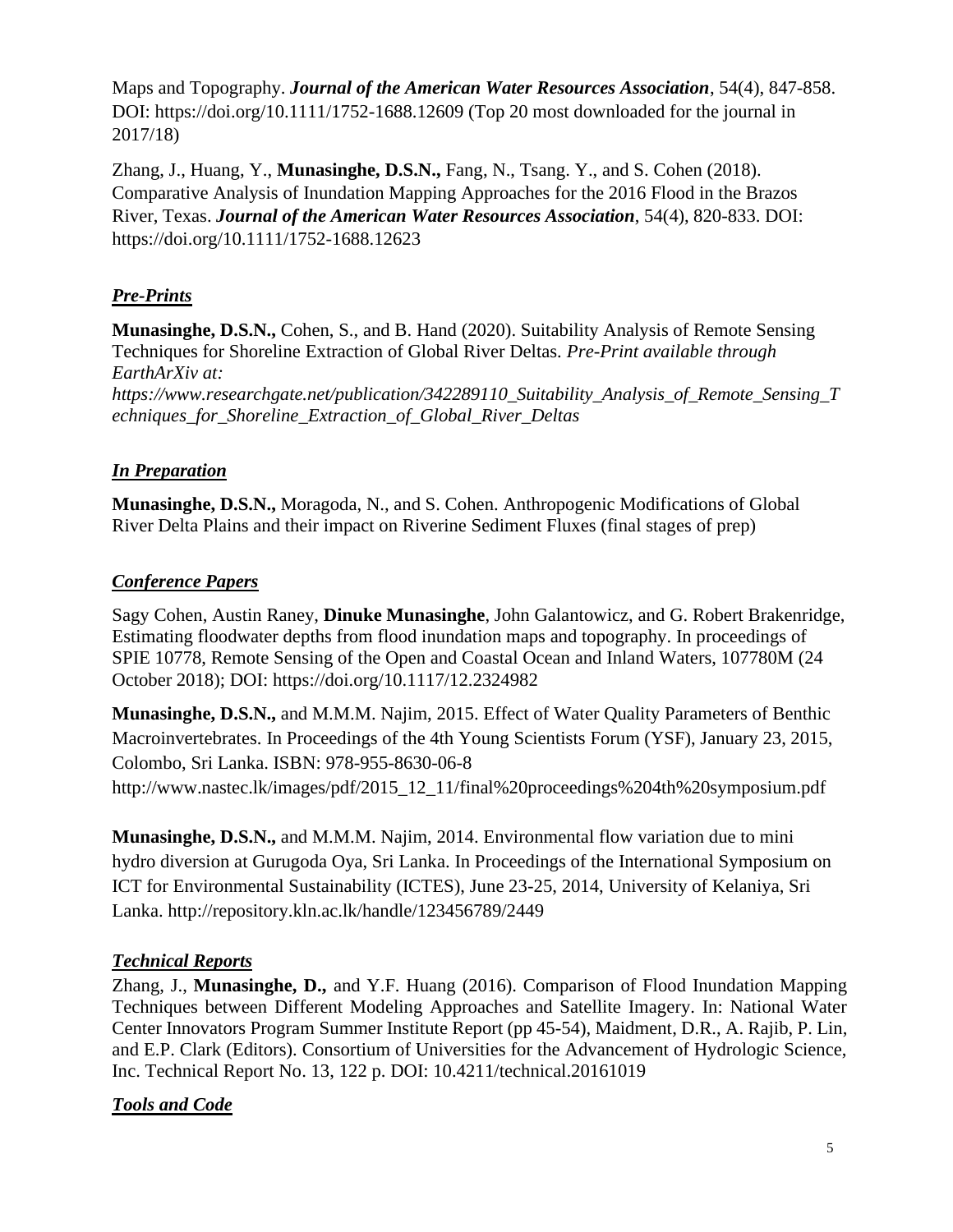Peter, B., Cohen, S., Lucey, R., **Munasinghe, D.,** and A. Raney (2020). "A Google Earth Engine implementation of the Floodwater Depth Estimation Tool (FwDET)", DOI: https://doi.org/10.7910/DVN/JQ4BCN, Harvard Dataverse, V4

# **CONFERENCE PRESENTATIONS**

### *\*Presenting Author*

\***Munasinghe, D.S.N.,** Moragoda, N., and S. Cohen, 2020. Anthropogenic Modifications of Global River Delta Plains and their impact on Riverine Sediment Fluxes. In: American Geophysical Union (AGU), December 7 - 11, 2020. *(Virtual Poster)*

\*Lucey, R., Peter, B., Cohen, S., **Munasinghe, D.,** and A. Raney, 2020. Google Earth Engine Implementation of the Floodwater Depth Estimation Tool (FwDET-GEE) for Rapid and Large-Scale Flood Analysis. In: American Geophysical Union (AGU), December 7 - 11, 2020. *(Oral; presented virtually)*

\*Cohen, S., Peter, B., Lucey, R., **Munasinghe, D.,** and A. Raney, 2020. Beyond Flood Extent: Augmenting Near-real-time Remote Sensing with Water Depth and Impact Assessment Tools. In: American Geophysical Union (AGU), December 7 - 11, 2020. *(Invited talk by Cohen; presented virtually).*

\*Peter, B. G., Cohen, S., Lucey, R., **Munasinghe, D**., Raney, A., and Brakenridge, G. R. 2020. Google Earth Engine Implementation of the Floodwater Depth Estimation Tool (FwDET-GEE) for Rapid and Large-Scale Flood Analysis. Global Flood Partnership (GFP). Session: Global flood hazard and risk modeling *(Oral, presented virtually)*

**\*Munasinghe, D.S.N.,** and S. Cohen, 2019. Remote Sensing of Shoreline Migration in Large River Deltas for Delta Morphology Change Analysis. In: American Geophysical Union (AGU), December 8 - 13, 2019, San Francisco, CA. *(Oral)*

**\*Munasinghe, D.S.N.,** and S. Cohen, 2019. Morphological Evolution of Global River deltas during the Satellite Era. In: Alabama Water Resources Conference, September 05 - 07, 2019, Orange Beach, AL. *(Poster)*

**\*Munasinghe, D.S.N.,** and S. Cohen, 2019. Morphological Evolution of Large River Deltas. In: Community Surcae Dynamics Modeling Systems Annual Meeting (CSDMS), May 21- 23, 2019, Boulder, CO. *(Poster)*

**\*Munasinghe, D.S.N.,** and S. Cohen, 2018. Remote Sensing Analysis of the morphological evolution of the Ganges-Brahmaputra-Meghna Delta. In: American Geophysical Union (AGU), December 10 - 15, 2018, Washington. D.C. *(Poster)*

\*Cohen, S., **Munasinghe, D.,** Raney, A., Loftis, D., Brakenridge, G. R., Kettner, A., and A. Molthan, 2018. Flood Inundation Mapping and Analysis Using Satellite Remote Sensing in Support of Emergency Response and Forecasting. In: American Geophysical Union (AGU), December 10 - 15, 2018, Washington. D.C. *(Poster)*

**\*Munasinghe, D.S.N.,** and S. Cohen, 2018. Fluvio-Morphological Evolution of Global River Deltas and Associated Flood Susceptibility. In: Science and Tech Open house, September 07 - 08, 2018, Montgomery, AL. *(Poster)*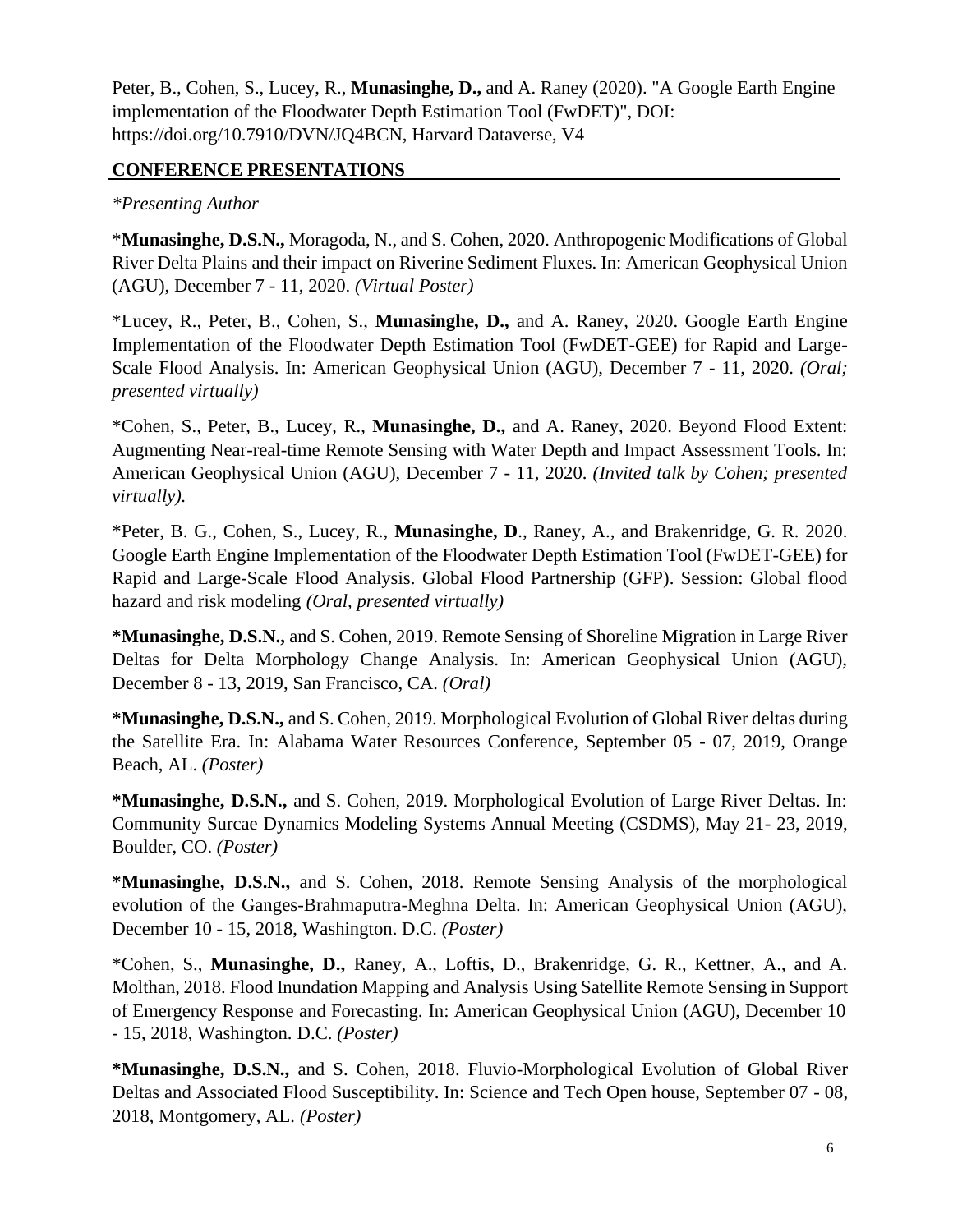**\*Munasinghe, D.S.N.,** and S. Cohen, 2018. Evolution of River Deltas in the Satellite Era: A case study from the Nile River. In: Alabama Water Resources Conference, September 05 - 07, 2018, Orange Beach, AL. *(Poster)*

**\*Munasinghe, D.S.N.,** Cohen, S., Bates, B., Rasaiah, B., and J. Dhondia, 2017. The U.S. Flood Inundation Map Repository (USFIMR): Methodology and Future Development. In: Global Flood Partnership, June 27 - 29, 2017, Tuscaloosa, AL. (*Poster*)

**\*D.S.N. Munasinghe,** 2017. Riparian Vegetation Response to Streamflow Alteration due to Dam Construction in a Range of Rivers across the United States. In: SouthEastern Division of the Association of American Geographers (SEDAAG), November 19 – 20, 2016, Starkville, MS *(Oral)*

**\*Munasinghe, D.S.N.,** Mutunga, J., Carbajales-dale, P., Fontanella, S., 2017. A CyberGIS Multi-Criteria Harvest Assessment Framework. In: University Consortium for Geographic Information Sciences (UCGIS) Symposium, May 23 – 25, 2016, Washington. D.C. *(Oral and poster sessions)*

**\*Munasinghe, D.S.N.,** and S. Cohen, 2016. Riverflow and riparian vegetation responses of Dam construction – Case studies from Colorado River in TX and Suwanee River, FL. In: SouthEastern Division of the Association of American Geographers (SEDAAG), November 20 – 22, 2016, Columbia, SC. *(Poster)*

**\*Munasinghe, D.S.N.,** Zhang, J., Huang, Y., Fang, N., Cohen, S., and Y. Tsang, 2016. Comparison of Flood Inundation Mapping Techniques between Different Modeling Approaches and Satellite Imagery. In: Alabama Water Resources Conference, September 07 - 09, 2016, Orange Beach, AL. *(Poster)*

\*Moragoda M.K.N.P., and \***D.S.N. Munasinghe**, 2015. Trend Analysis of Annual Temperature of Colombo: A Case Study to assess Climate Change in the Commercial Capital of Sri Lanka. In Proceedings of the Undergraduate Research Symposium (URS-ENCM), January 29, 2015, University of Kelaniya, Sri Lanka. *(Oral)*

**\*Munasinghe, D.S.N.,** and M.M.M. Najim, 2014. Benthic Macroinvertebrates as Environmental flow Indicators-A Case Study: Gurugoda Oya, Sri Lanka. In proceedings of the 70th Annual Scientific Sessions of the Sri Lanka Association of the Advancement of Science (SLASS), December 1-5, 2014, University of Colombo, Sri Lanka. (*Oral)*

**\*Munasinghe, D.S.N.,** and \*S.R. Wazir, 2013. Career Development for a knowledge based Economy: With special Emphasis on English Language Competency and Public Speaking, In proceedings of the International Conference on "Education for all: Prospects and Challenges" – Association of Southeast Asian Institutions of Higher Learning (ASAIHL), December 5-7, 2013, Colombo, Sri Lanka. (*Oral)*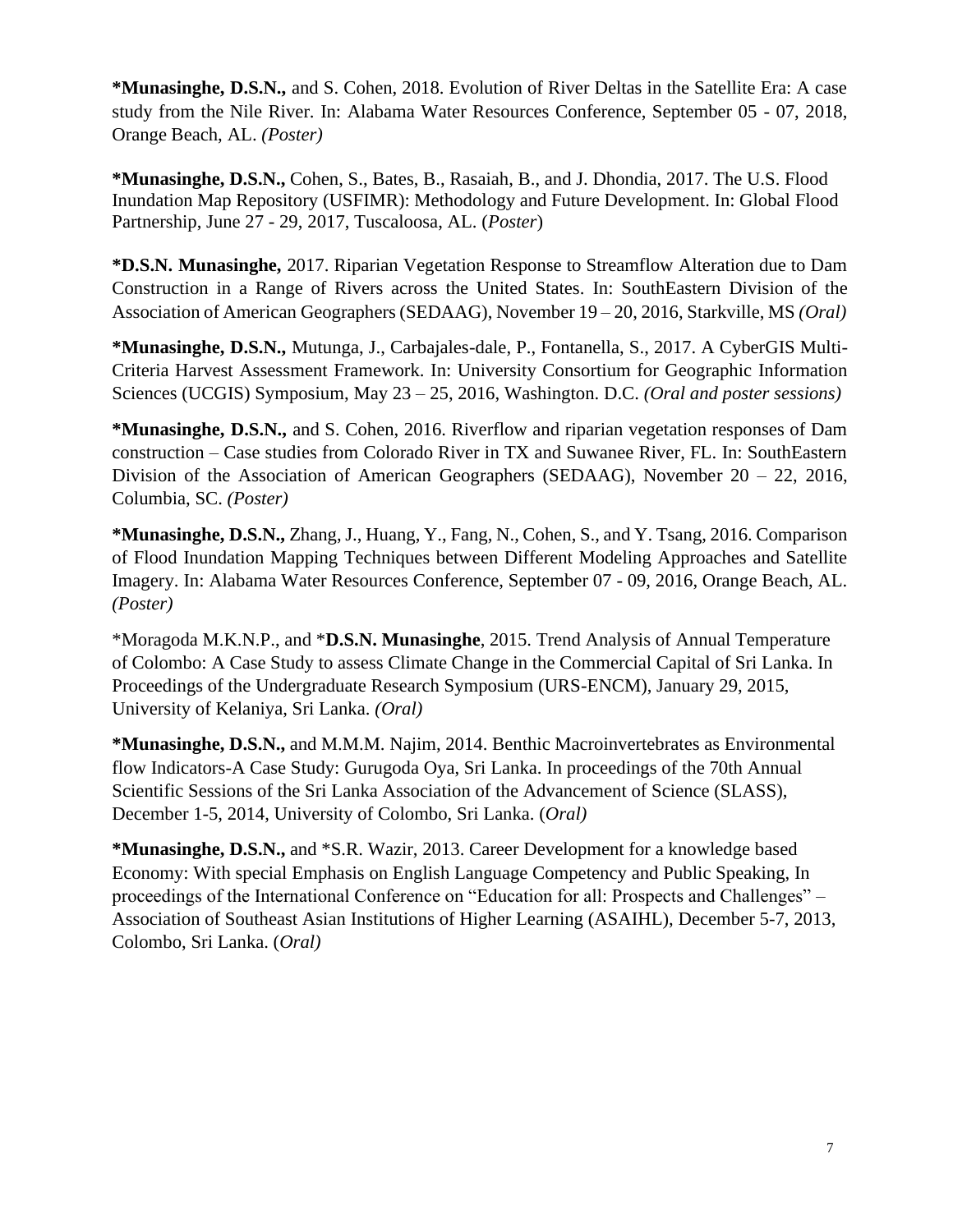### **TEACHING EXPERIENCE**

#### **Instructor on Record (University of Alabama, Fall 2020)**

#### *GY 430: Introduction to GIS*

- Delivered lecture content covering structure of spatial data models, projection systems, geographical data sources, data acquisition, processing methods and addressing different spatial questions using GIS operations.
- Conducted practical sessions based on analysis of spatial problems using ArcGIS Pro (*software used for the first time in the Department of Geography for GY 430)*.

# **Graduate Teaching Assistant (University of Alabama, 2015/16 and Spr. /21)**

#### *GY 101: Atmospheric Processes and Patterns* **-** Independent Labs

- Explained the behavior of natural systems and their spatial patterns through analysis of weather maps, analog data, and significant weather events.
- Applied physical geography lecture concepts in lab activities and helped students analyze, evaluate, and synthesize geographic data to better understand natural processes operating in the earth/atmosphere system.
- Demonstrated meteorological instruments in the field and measured selected meteorological parameters using standard techniques.

# **Teaching Assistant (University of Kelaniya, 2014/15)**

# *ENCM 11033: Hydrology and Meteorology (Head TA)*

- Explained the basic hydrological and meteorological processes
- Conducted practical sessions on measurement and estimation of selected meteorological and hydrological parameters using standard techniques; 1-day field study: streamflow measurement

# *ENCM 22062: Ecology Laboratory*

- Explained sampling terrestrial and aquatic habitats using ecological techniques, to better understand ecosystem functioning, and conducted lab and field studies.
- Explained the application of ecological indices to assess communities and assess the ecological adaptations of animals in relation to their habitats.
- Assisted students to analyze, interpret and present ecological data in a scientific manner.

#### *ENCM 12052: Introduction to Geographical Information Systems*

- Described definitions, components of and map projections in GIS
- Describe GIS applications, and analyzed spatial problems using ArcMap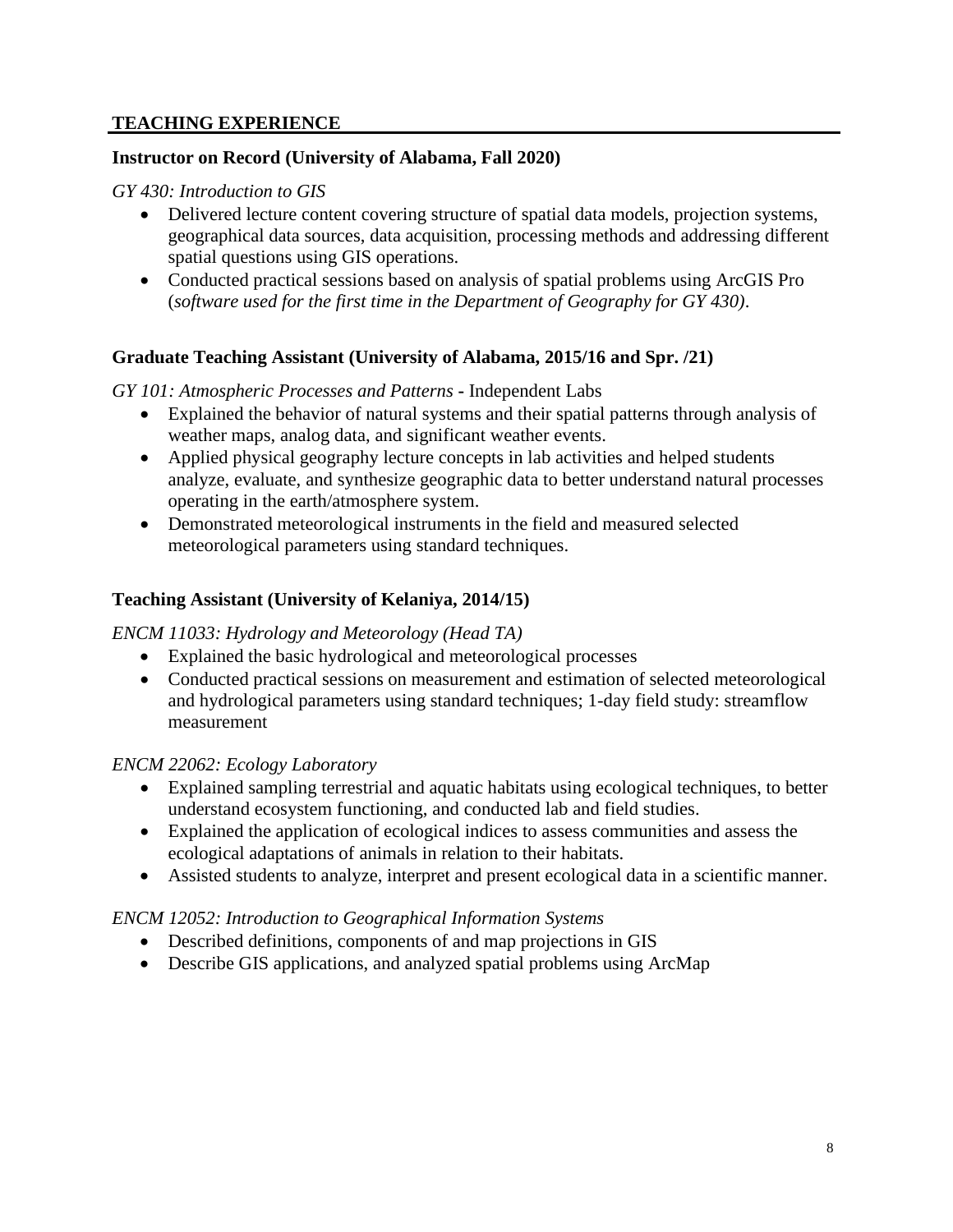# **PROFESSIONAL ACTIVITIES, SERVICE AND ASSOCIATIONS**

# **Seminar/Workshop Exposure:**

| 2018      | Invited Participant, NASA Flood Risk Workshop, 1-3 October. INSTAAR,<br>University of Colorado, Boulder, CO.                                                                                                |
|-----------|-------------------------------------------------------------------------------------------------------------------------------------------------------------------------------------------------------------|
| 2017      | <b>Organizing support</b> to the Global Flood Partnership Conference, hosted by the<br>University of Alabama.                                                                                               |
| 2017      | Participant, Sensor Network Bootcamp in an Urban Environment. University of<br>Michigan, MI.                                                                                                                |
| 2015-2018 | <b>Organizing support</b> to the weekly University of Alabama-National Water Center<br>Water Research Group meeting.                                                                                        |
| 2014      | <b>Organizing support to the International Symposium on ICT for Environment</b><br>Sustainability, organized by University of Kelaniya and Ibaraki University, Japan.<br>University of Kelaniya, Sri Lanka. |
| 2012      | Chief Organizer, Workshop on Occupational Health and Safety. National<br>Cleaner Production Center in collaboration with the University of Kelaniya, Sri<br>Lanka.                                          |
| 2012      | A Leader of the Volunteer Group, and participant, International Conference on<br>Environment and Humanities. Sri Lanka Foundation Institute, Colombo, Sri<br>Lanka.                                         |
| 2013      | <b>Rapporteur</b> , International Conference on Waste Management: Towards Waste<br>Free Sri Lanka. Colombo, Sri Lanka.                                                                                      |

# **Research Guidance:**

*Undergraduate Students:*

| 2020/21 | Sera May (University of Alabama, AL)<br>- Flood Inundation Mapping                                                |
|---------|-------------------------------------------------------------------------------------------------------------------|
| 2019    | Ben Hand (University of Alabama, AL):<br>- River Delta Shoreline Analysis                                         |
| 2018/19 | Bhagya Nanayakkara (University of Kelaniya, Sri Lanka)<br>- Research Design, Statistical Analysis, Thesis writing |

# **Journal Reviewer:**

*Estuaries and Coasts (Springer) Journal of Geographical Sciences (Springer) Remote Sensing (MDPI)*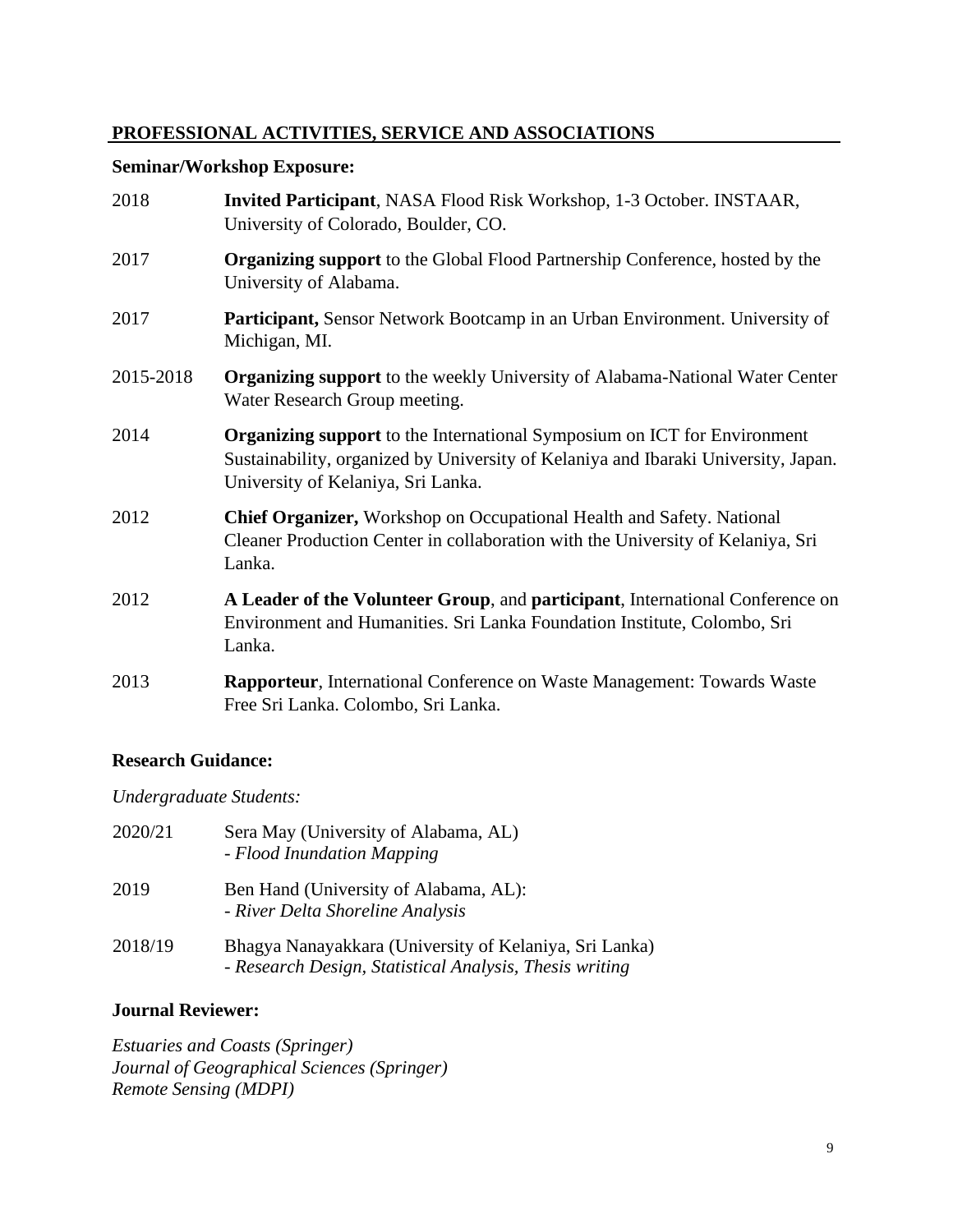### **Professional Affiliations:**

Member of the American Geophysical Union (AGU; 2018 – present) Member of the South Eastern Division of the American Association of Geographers (SEDAAG; 2016- present) Life Member of the Sri Lanka Association for the Advancement of Science (SLASS) Member of the Young Scientists Forum, Sri Lanka (YSF) Life Member of the Sri Lanka Association for Fisheries and Aquatic Resources (SLAFAR)

# **OUTREACH AND CREATIVITY**

Team member of project which modeled a flood scenario using a hypothetical flooding event on the University of Alabama Campus for a Tropical Storm/Flooding Tabletop Exercise organized by the Office of Emergency Management, UA (2019).

Dissemination of science to the general public through programs such as 'Natural History with the experts' (2017), 'Science-Sunday Alabama Waterways' (2016) organized by the **Alabama Museum of Natural History**, 'STEM outreach days' (2017) organized by the **National Water Center** and 'Rockfest-Science Day' at the **Rock Quarry Elementary school** in Tuscaloosa (2018).

Participated in the 3MT Thesis Competition, University of Alabama (2016).

Constructed an ["Augmented](https://abc3340.com/news/local/augmented-reality-sandbox-on-uas-campus-helps-educate-public-about-hydrological-processes) Reality Sandbox" with Dr. Sagy Cohen and other members of the Surface Dynamics Modeling Lab. (One such sandbox is stationed at the Alabama Museum of Natural History and the other at Farrah Hall at the University of Alabama and is used as a learning tool for the public and undergraduates).

Voiced thoughts on a [recruitment video](https://vimeo.com/219397832) by the Department of Geography, University of Alabama.

# **LEADERSHIP**

President (2013/14) and Vice President-Education (2012/13) of the Gavel Club (an Affiliate of Toastmasters International U.S.A; an undergraduate student body of over 150 heads) of the University of Kelaniya, Sri Lanka.

President (2012/13) and Vice President (2011/12) of the Environmental Conservation and Management Society, University of Kelaniya, Sri Lanka (an undergraduate student body of over 100 heads).

Team Captain of the English Debate Team of the University of Kelaniya (2011-2013) at many Regional and National level contests/ parliamentary debating tournaments.